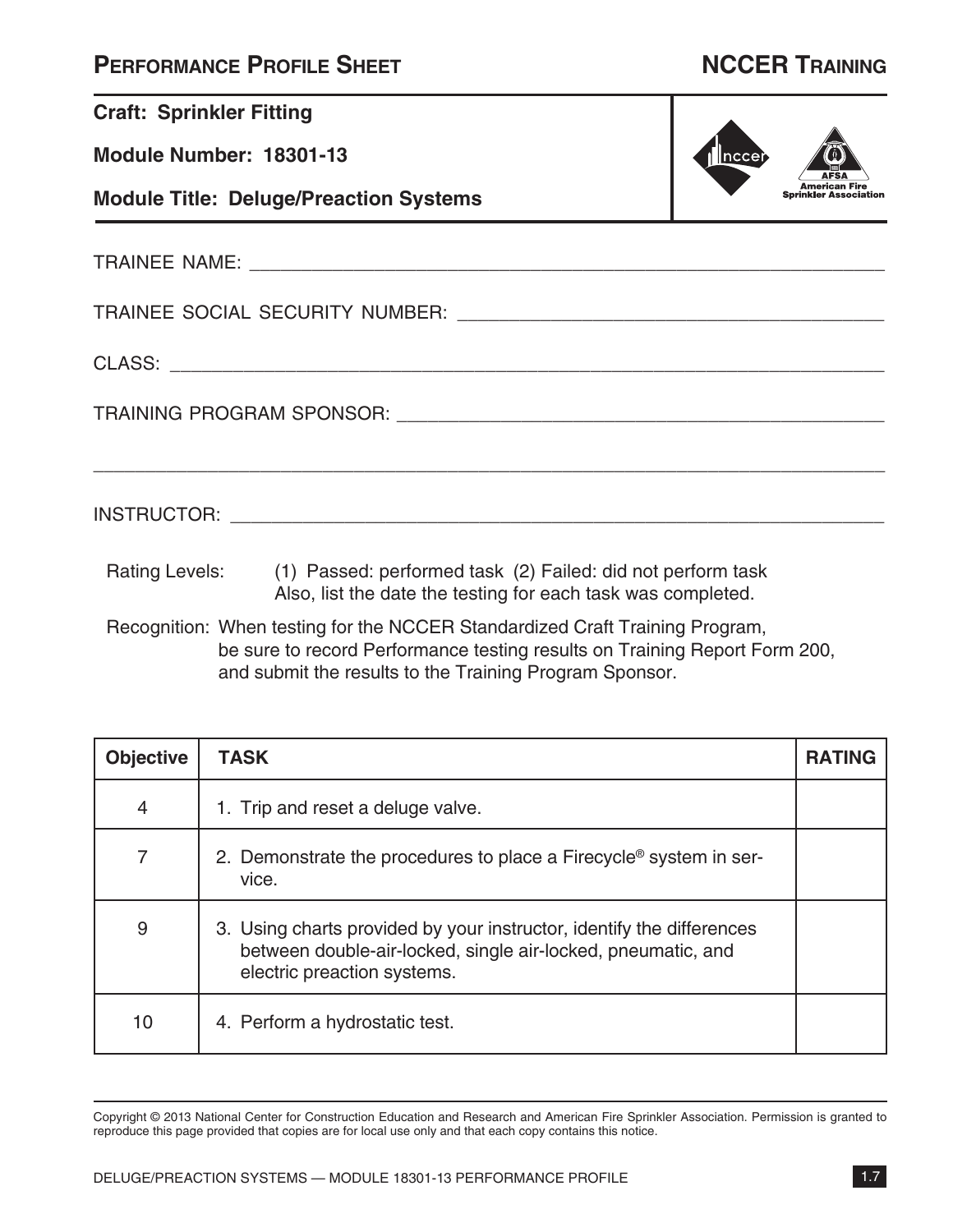## **PERFORMANCE PROFILE SHEET (PAGE 1 OF 2) NCCER TRAINING**

American Fire<br>Sprinkler Association

|ncce

| <b>Craft: Sprinkler Fitting</b> |
|---------------------------------|
|---------------------------------|

**Module Number: 18302-13**

**Module Title: Standpipes**

TRAINEE NAME: \_\_\_\_\_\_\_\_\_\_\_\_\_\_\_\_\_\_\_\_\_\_\_\_\_\_\_\_\_\_\_\_\_\_\_\_\_\_\_\_\_\_\_\_\_\_\_\_\_\_\_\_\_\_\_\_\_\_\_\_\_

TRAINEE SOCIAL SECURITY NUMBER: \_\_\_\_\_\_\_\_\_\_\_\_\_\_\_\_\_\_\_\_\_\_\_\_\_\_\_\_\_\_\_\_\_\_\_\_\_\_\_\_\_

CLASS: \_\_\_\_\_\_\_\_\_\_\_\_\_\_\_\_\_\_\_\_\_\_\_\_\_\_\_\_\_\_\_\_\_\_\_\_\_\_\_\_\_\_\_\_\_\_\_\_\_\_\_\_\_\_\_\_\_\_\_\_\_\_\_\_\_\_\_\_

TRAINING PROGRAM SPONSOR: \_\_\_\_\_\_\_\_\_\_\_\_\_\_\_\_\_\_\_\_\_\_\_\_\_\_\_\_\_\_\_\_\_\_\_\_\_\_\_\_\_\_\_\_\_\_\_

INSTRUCTOR: \_\_\_\_\_\_\_\_\_\_\_\_\_\_\_\_\_\_\_\_\_\_\_\_\_\_\_\_\_\_\_\_\_\_\_\_\_\_\_\_\_\_\_\_\_\_\_\_\_\_\_\_\_\_\_\_\_\_\_\_\_\_\_

Rating Levels: (1) Passed: performed task (2) Failed: did not perform task Also, list the date the testing for each task was completed.

Recognition: When testing for the NCCER Standardized Craft Training Program, be sure to record Performance testing results on Training Report Form 200, and submit the results to the Training Program Sponsor.

\_\_\_\_\_\_\_\_\_\_\_\_\_\_\_\_\_\_\_\_\_\_\_\_\_\_\_\_\_\_\_\_\_\_\_\_\_\_\_\_\_\_\_\_\_\_\_\_\_\_\_\_\_\_\_\_\_\_\_\_\_\_\_\_\_\_\_\_\_\_\_\_\_\_\_\_

| <b>Objective</b> | <b>TASK</b>                                                                                      | <b>RATING</b> |
|------------------|--------------------------------------------------------------------------------------------------|---------------|
|                  | 1. Identify differences in valve size between Class I, II and III<br>standpipes.                 |               |
| 8                | Demonstrate flow test procedures used to validate minimum<br>2.<br>pressure and flow capability. |               |
| 2                | 3. Identify standpipe components from schematics.                                                |               |

continued

Copyright © 2013 NCCER and American Fire Sprinkler Association. Permission is granted to reproduce this page provided that copies are for local use only and that each copy contains this notice.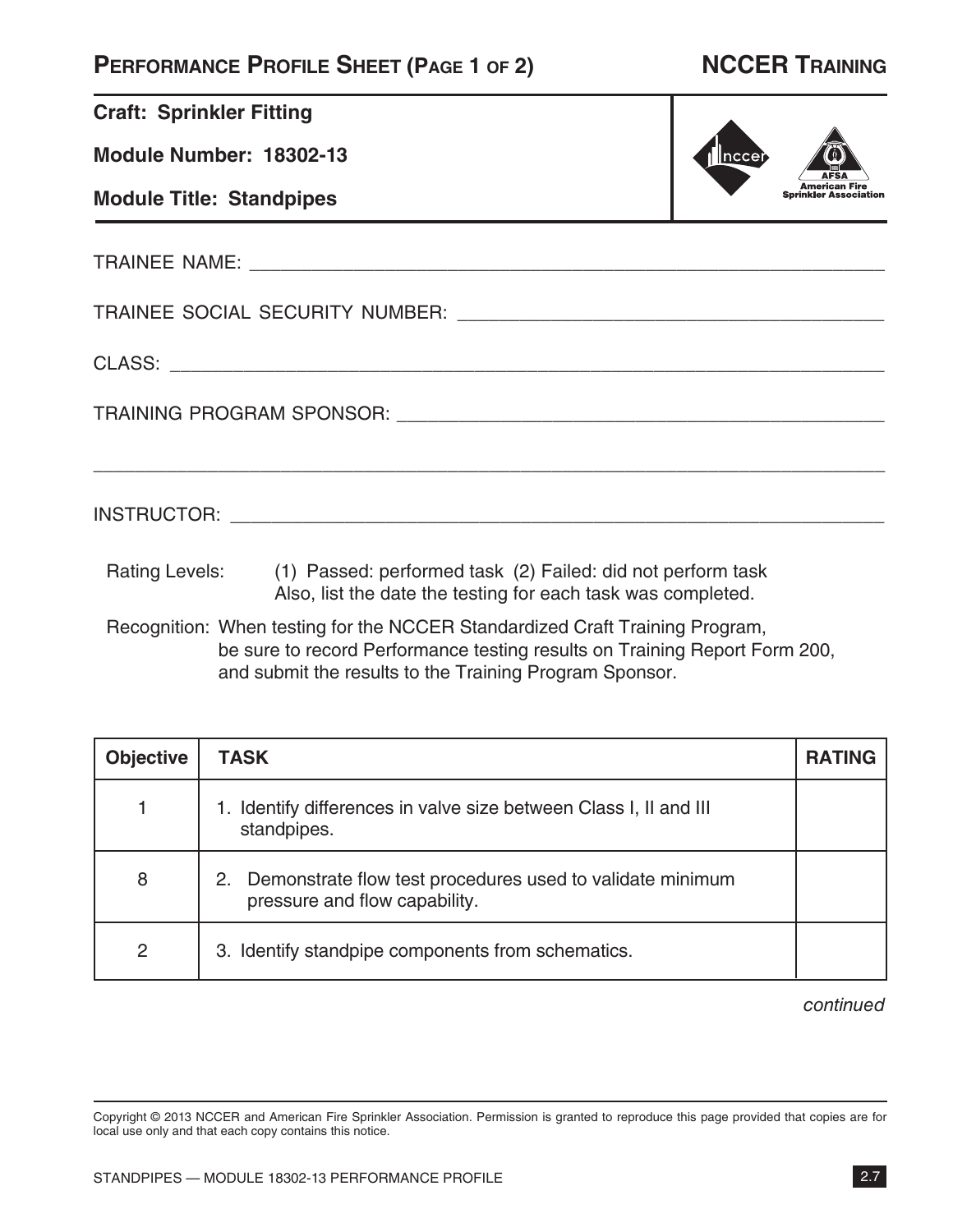## **PERFORMANCE PROFILE SHEET (PAGE 2 OF 2) NCCER TRAINING**

### **Craft: Sprinkler Fitting**

**Module Number: 18302-13**

**Module Title: Standpipes**

| <b>Objective</b> | <b>TASK</b>                                    | <b>RATING</b> |
|------------------|------------------------------------------------|---------------|
| 4                | 4. Pull hoses out of a cabinet and reassemble. |               |
| $\overline{7}$   | 5. Identify different types of valves.         |               |
| 9                | 6. Adjust a PRV.                               |               |

Copyright © 2013 NCCER and American Fire Sprinkler Association. Permission is granted to reproduce this page provided that copies are for local use only and that each copy contains this notice.

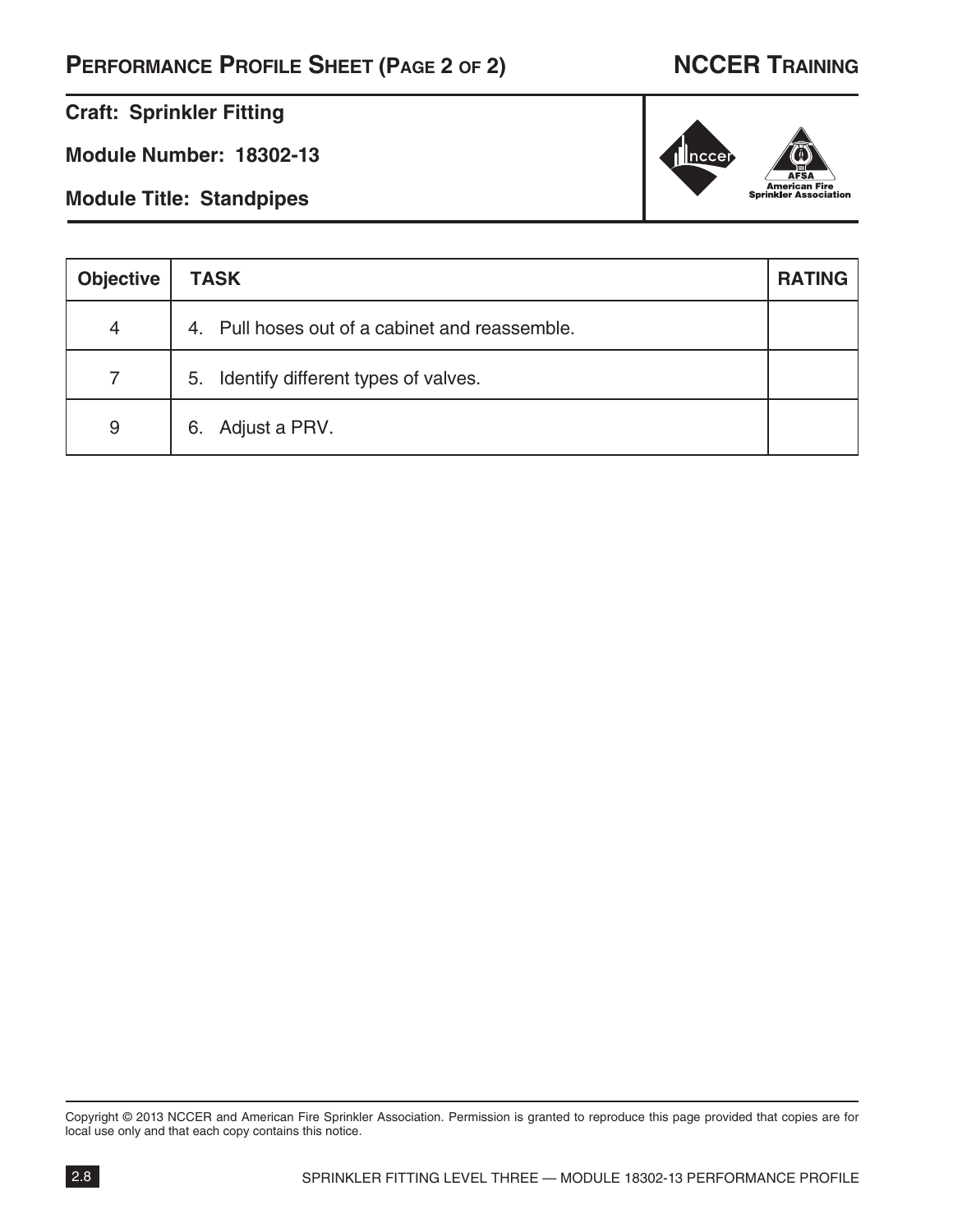| <b>PERFORMANCE PROFILE SHEET</b> |  |  |
|----------------------------------|--|--|
|----------------------------------|--|--|

## **NCCER TRAINING**

| <b>Craft: Sprinkler Fitting</b>     |                                                                                                                                            |                              |
|-------------------------------------|--------------------------------------------------------------------------------------------------------------------------------------------|------------------------------|
| Module Number: 18303-13             |                                                                                                                                            | ncce                         |
| <b>Module Title: Water Supplies</b> |                                                                                                                                            | <b>Sprinkler Association</b> |
|                                     |                                                                                                                                            |                              |
|                                     |                                                                                                                                            |                              |
|                                     |                                                                                                                                            |                              |
|                                     |                                                                                                                                            |                              |
|                                     |                                                                                                                                            |                              |
|                                     | Rating Levels: (1) Passed: performed task (2) Failed: did not perform task<br>Also, list the date the testing for each task was completed. |                              |
|                                     |                                                                                                                                            |                              |

Recognition: When testing for the NCCER Standardized Craft Training Program, be sure to record Performance testing results on Training Report Form 200, and submit the results to the Training Program Sponsor.

| <b>Objective</b> | <b>TASK</b>                                                                                                                               | <b>RATING</b> |
|------------------|-------------------------------------------------------------------------------------------------------------------------------------------|---------------|
| 6                | 1. Perform flow test procedures.                                                                                                          |               |
| $\overline{7}$   | 2. Plot residual and static pressure on a graph.                                                                                          |               |
| 8                | 3. Read a flow test results sheet and determine the number of out-<br>lets flowed, hydrant outlet size, and static and residual pressure. |               |
| 9                | 4. Fill out a flow test summary sheet.                                                                                                    |               |

Copyright © 2013 NCCER and American Fire Sprinkler Association. Permission is granted to reproduce this page provided that copies are for local use only and that each copy contains this notice.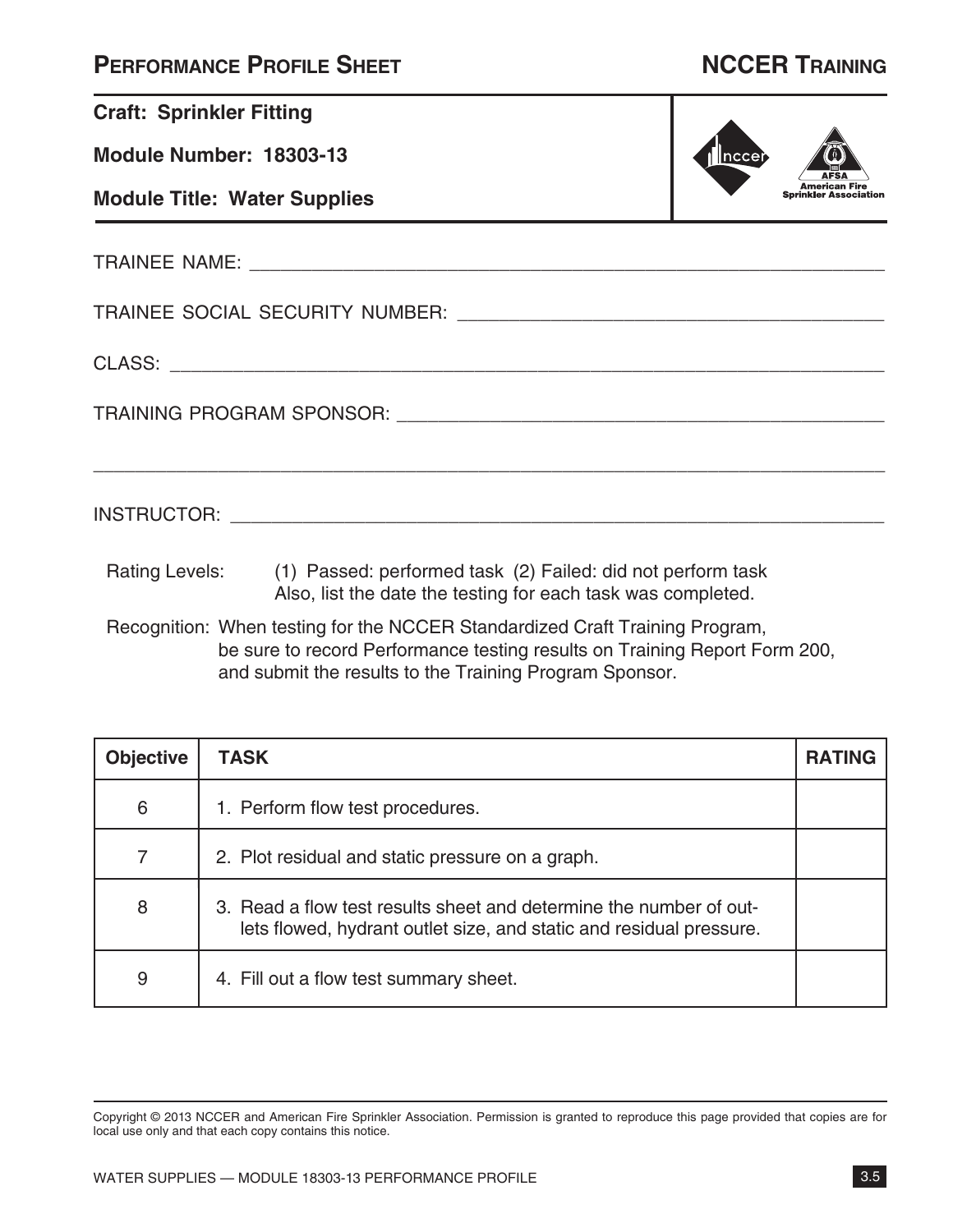## **PERFORMANCE PROFILE SHEET NCCER TRAINING**

| <b>Craft: Sprinkler Fitting</b> |                                                                                                                                            |        |  |
|---------------------------------|--------------------------------------------------------------------------------------------------------------------------------------------|--------|--|
| Module Number: 18304-13         |                                                                                                                                            | Inccer |  |
| <b>Module Title: Fire Pumps</b> |                                                                                                                                            |        |  |
|                                 |                                                                                                                                            |        |  |
|                                 |                                                                                                                                            |        |  |
|                                 |                                                                                                                                            |        |  |
|                                 |                                                                                                                                            |        |  |
|                                 |                                                                                                                                            |        |  |
|                                 | Rating Levels: (1) Passed: performed task (2) Failed: did not perform task<br>Also, list the date the testing for each task was completed. |        |  |
|                                 | Recognition: When testing for the NCCER Standardized Craft Training Program.                                                               |        |  |

Recognition: When testing for the NCCER Standardized Craft Training Program, be sure to record Performance testing results on Training Report Form 200, and submit the results to the Training Program Sponsor.

| <b>Objective</b> | <b>TASK</b>                                                                                                                                  | <b>RATING</b> |
|------------------|----------------------------------------------------------------------------------------------------------------------------------------------|---------------|
|                  | 1. Identify different fire pump elements such as pumps, drivers,<br>strainers, pump controllers, bypasses, test headers, and flow<br>meters. |               |
| 11               | 2. Identify potential causes for a malfunctioning fire pump.                                                                                 |               |
| 9                | 3. Perform a mechanical check of a fire pump system.                                                                                         |               |
| 10               | 4. Measure the flow of a system.                                                                                                             |               |
| 10               | 5. Troubleshoot the cause and give corrective action for a malfunc-<br>tioning fire pump.                                                    |               |

Copyright © 2013 NCCER and American Fire Sprinkler Association. Permission is granted to reproduce this page provided that copies are for local use only and that each copy contains this notice.